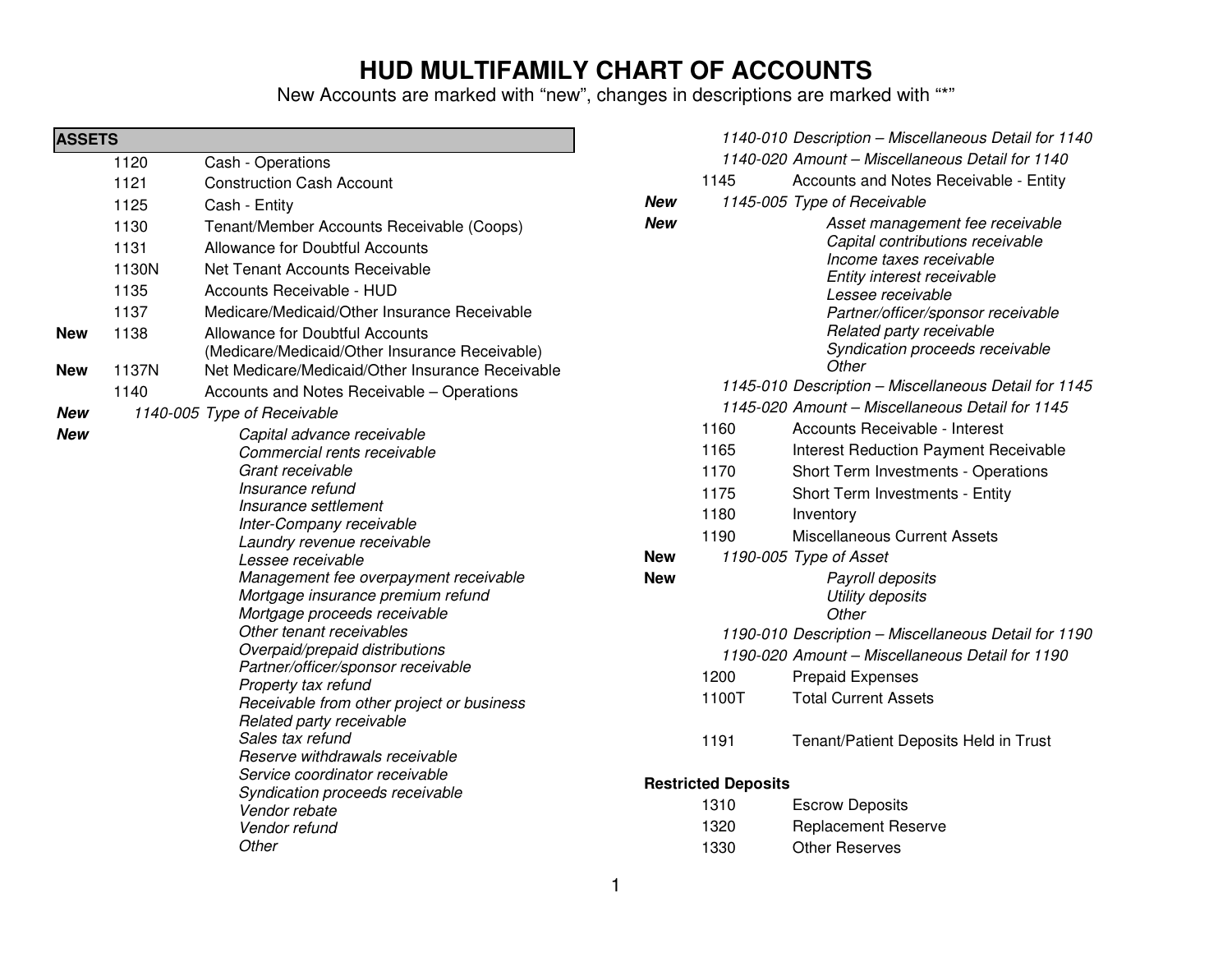New Accounts are marked with "new", changes in descriptions are marked with "\*"

| 1340                          | <b>Residual Receipts Reserve</b>                        |            | 2110 | <b>Accounts Payable - Operations</b>                                          |
|-------------------------------|---------------------------------------------------------|------------|------|-------------------------------------------------------------------------------|
| 1355                          | <b>Bond Reserves</b>                                    |            | 2111 | Accounts Payable - Construction/ Development                                  |
| 1365                          | General Operating Reserve (Coops)                       |            | 2112 | Accounts Payable - Project Improvement Items                                  |
| 1367                          | Sinking Fund                                            |            | 2113 | Accounts Payable - Entity                                                     |
| 1370                          | Deposits to Coops                                       | <b>New</b> | 2114 | Incentive Performance Fee Payable                                             |
| 1381                          | Management Improvement and Operating Plan               |            | 2115 | Accounts Payable - 236 Excess Income due HUD                                  |
| 1300T                         | <b>Total Deposits</b>                                   |            | 2116 | Accounts Payable - Section 8 & Other                                          |
|                               |                                                         |            | 2120 | <b>Accrued Wages Payable</b>                                                  |
| <b>Property and Equipment</b> |                                                         |            | 2121 | <b>Accrued Payroll Taxes Payable</b>                                          |
| 1410                          | Land                                                    |            | 2123 | Accrued Management Fee Payable                                                |
| 1420                          | <b>Buildings</b>                                        | <b>New</b> | 2125 | Accrued Lease Payments Payable                                                |
| 1440                          | <b>Building Equipment (Portable)</b>                    |            | 2130 | Accrued Interest Payable - Section 236                                        |
| 1450                          | Furniture for Project/Tenant Use                        |            | 2131 | Accrued Interest Payable - First Mortgage (or Bonds)                          |
| 1460                          | Furnishings                                             | $\star$    | 2132 | Accrued Interest Payable - Other Mortgages                                    |
| 1465<br>1470                  | Office Furniture and Equipment<br>Maintenance Equipment |            | 2133 | Accrued Interest Payable - Other Loans and Notes<br>(Surplus Cash)            |
| 1480                          | <b>Motor Vehicles</b>                                   |            | 2134 | Accrued Interest Payable - Other Loans and Notes                              |
| 1490                          | <b>Miscellaneous Fixed Assets</b>                       |            | 2135 | Accrued Interest Payable - Flexible Subsidy Loan                              |
| 1400T                         | <b>Total Fixed Assets</b>                               |            | 2136 | Accrued Interest Payable - Capital Improvements                               |
| 1495                          | <b>Accumulated Depreciation</b>                         |            |      | Loan                                                                          |
| 1400N                         | <b>Net Fixed Assets</b>                                 |            | 2137 | Accrued Interest Payable - Operating Loss Loan                                |
|                               |                                                         | $\star$    | 2139 | Accrued Interest Payable - Capital Recovery<br>Payment                        |
| <b>Other Assets</b>           |                                                         |            | 2150 | <b>Accrued Property Taxes</b>                                                 |
| 1510                          | Investments - Operations                                |            | 2160 | Notes Payable (Short-term)                                                    |
| 1515                          | <b>Investments - Entity</b>                             |            | 2170 | Mortgage (or Bonds) Payable - First Mortgage                                  |
| 1520                          | <b>Deferred Financing Costs</b>                         | $\star$    |      | (Bonds) (Short Term)                                                          |
| 1525                          | Cash Restricted for Long-term Investment                |            | 2172 | Other Mortgages Payable (Short Term)                                          |
| 1590                          | Miscellaneous Other Assets<br>[Detail]                  |            |      | 2172-010 Type of Mortgage                                                     |
| 1500T<br>1000T                | <b>Total Other Assets</b><br><b>Total Assets</b>        |            |      | Second Mortgage<br><b>Third Mortgage</b><br>Fourth Mortgage<br>Fifth Mortgage |
|                               | <b>LIABILITIES AND PARTNERS' DEFICIT</b>                |            |      | 2172-020 Short-term Mortgage Principal Payable                                |
| <b>Current Liabilities</b>    |                                                         |            | 2173 | Other Loans and Notes Payable - Surplus Cash                                  |

2105 Bank Overdraft - Operations

(Short Term)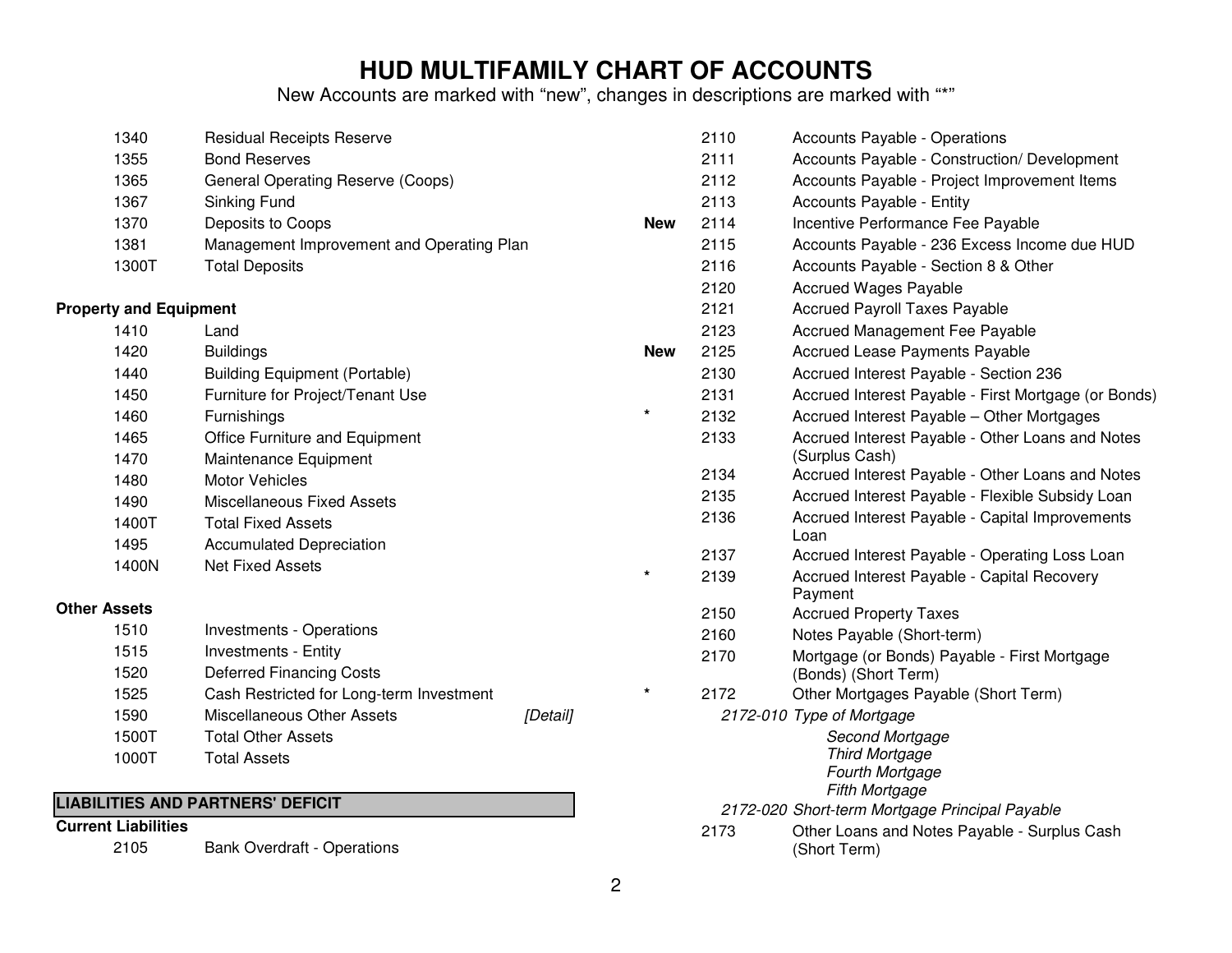New Accounts are marked with "new", changes in descriptions are marked with "\*"

|            | 2174                         | Other Loans and Notes (Short Term)                         |
|------------|------------------------------|------------------------------------------------------------|
|            | 2175                         | Flexible Subsidy Loan Payable (Short Term)                 |
|            | 2176                         | Capital Improvement Loan Payable (Short Term)              |
|            | 2177                         | Operating Loss Loan Payable (Short Term)                   |
| *          | 2179                         | Capital Recovery Payment Payable (Short Term)              |
|            | 2180                         | <b>Utility Allowances</b>                                  |
|            | 2190                         | <b>Miscellaneous Current Liabilities</b><br>[Detail]       |
|            | 2210                         | Prepaid Revenue                                            |
|            | 2230                         | Deposits to Coops                                          |
|            | 2122T                        | <b>Total Current Liabilities</b>                           |
|            | 2191                         | Tenant/Patient Deposits Held In Trust (Contra)             |
|            | <b>Long Term Liabilities</b> |                                                            |
|            | 2305                         | Accounts Payable - Entity (Long-term)                      |
| <b>New</b> | 2306                         | Accrued Lease Payments Payable - Long Term                 |
|            | 2310                         | Notes Payable (Long-Term)                                  |
|            | 2311                         | Notes Payable - Surplus Cash                               |
|            | 2320                         | Mortgage (or Bonds) Payable - First Mortgage (or<br>Bonds) |
| *          | 2322                         | Other Mortgages Payable (Long Term)                        |
|            |                              | 2322-010 Type of Mortgage                                  |
|            |                              | Second Mortgage                                            |
|            |                              | <b>Third Mortgage</b>                                      |
|            |                              | Fourth Mortgage<br>Fifth Mortgage                          |
|            |                              | 2322-020 Amount of Mortgage(s) Payable                     |
|            | 2323                         | Other Loans and Notes Payable - Surplus Cash               |
|            | 2324                         | Other Loans and Notes Payable                              |
|            | 2325                         | Flexible Subsidy Loan Payable                              |
|            | 2326                         | Capital Improvement Loan Payable                           |
|            | 2327                         | Operating Loss Loan Payable                                |
|            | 2329                         | Capital Recovery Payment Payable                           |
|            | 2330                         | Interest on Loans or Notes Payable (Long Term)             |
| New        | 2331                         | Accrued Interest Other Mortgages Payable (Long<br>Term)    |

|            |       | 2331-010 Type of Mortgage<br>First Mortgage<br>Second Mortgage<br><b>Third Mortgage</b><br>Fourth Mortgage<br>Fifth Mortgage<br>2331-020 Amount of Interest |
|------------|-------|-------------------------------------------------------------------------------------------------------------------------------------------------------------|
| <b>New</b> | 2332  | Accrued Interest Notes Payable (Surplus Cash) Long<br>Term                                                                                                  |
|            | 2390  | Miscellaneous Long Term Liabilities                                                                                                                         |
|            | 2300T | <b>Total Long Term Liabilities</b>                                                                                                                          |
|            | 2000T | <b>Total Liabilities</b>                                                                                                                                    |

### **EQUITY DATA**

#### **Net Assets (Profit-Motivated, Corporation)**

| 3131  | <b>Unrestricted Net Assets</b>                                   |
|-------|------------------------------------------------------------------|
| 3132  | <b>Temporarily Restricted Net Assets</b>                         |
| 3133  | <b>Permanently Restricted Net Assets</b>                         |
| 3130  | <b>Total Net Assets</b>                                          |
| 2033T | Total Liabilities and Equity/Net Assets                          |
|       | Owners' Equity (Profit-Motivated, other than corporation)        |
| 3130  | <b>Total Equity</b>                                              |
| 2033T | <b>Total Liabilities and Equity</b>                              |
|       | <b>Equity Data (Profit-Motivated Corporation)</b>                |
| 3161  | Common Stock (Corporations)                                      |
| 3162  | Paid-in Surplus (Corporations)                                   |
| 3163  | <b>Retained Earnings (Corporations)</b>                          |
| 3164  | Other Equity (Corporations)                                      |
| 3160  | <b>Total Equity (Corporations)</b>                               |
| 2036T | Total Liabilities and Equity/Retained Earnings<br>(Corporations) |
|       | Net Assets (Cooperative, other than Non-Profit)                  |
| 4000T | <b>Total Net Assets</b>                                          |
|       |                                                                  |
| 2033T | Total Liabilities and Equity/Net Assets                          |
|       |                                                                  |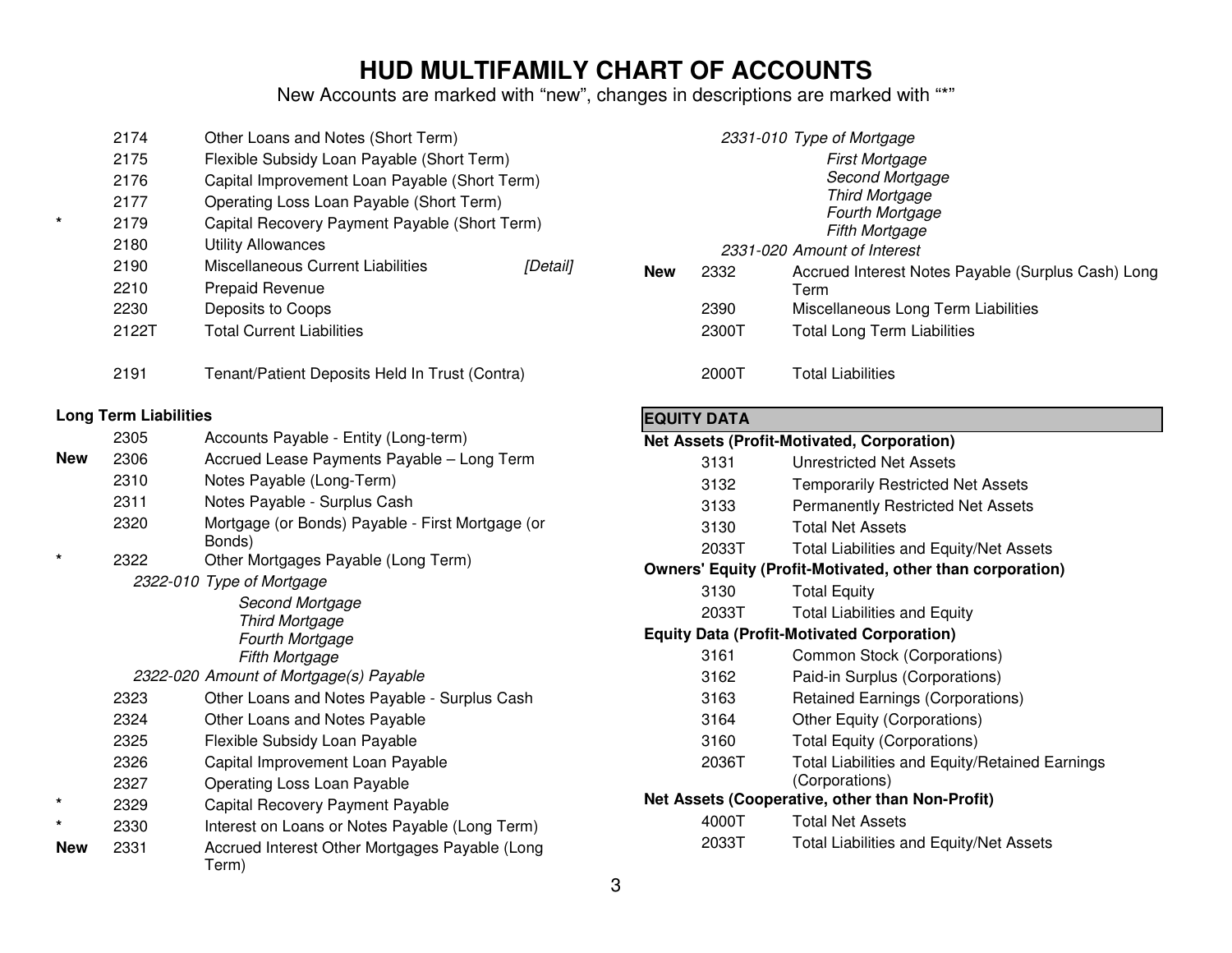New Accounts are marked with "new", changes in descriptions are marked with "\*"

### **Members' Equity (Cooperative, Non-Profit)**

| 4100  | <b>Unrestricted Net Assets</b>                |
|-------|-----------------------------------------------|
| 4200  | <b>Temporarily Restricted Net Assets</b>      |
| 4300  | Permanently Restricted Net Assets (Coops)     |
| 4000T | <b>Total Equity/Net Assets</b>                |
| 2040T | Total Liabilities and Members' Equity (Coops) |

#### **REVENUE**

| <b>Rent Revenue</b> |                                                                                            |
|---------------------|--------------------------------------------------------------------------------------------|
| 5120                | Rent Revenue - Gross Potential                                                             |
| 5121                | <b>Tenant Assistance Payments</b>                                                          |
| 5140                | Rent Revenue - Stores and Commercial                                                       |
| 5170                | Garage and Parking Spaces                                                                  |
| 5180                | Flexible Subsidy Revenue                                                                   |
| 5190                | Miscellaneous Rent Revenue                                                                 |
| 5191                | <b>Excess Rent</b>                                                                         |
| 5192                | Rent Revenue/ Insurance                                                                    |
| 5193                | Special Claims Revenue                                                                     |
| 5194                | <b>Retained Excess Income</b>                                                              |
| 5195                | Lease Revenue (Nursing Homes)                                                              |
| 5100T               | <b>Total Rent Revenue</b>                                                                  |
| Vacancies           |                                                                                            |
| 5220                | Apartments                                                                                 |
| 5240                | <b>Stores and Commercial</b>                                                               |
| 5250                | <b>Rental Concessions</b>                                                                  |
| 5270                | Garage and Parking Space                                                                   |
| 5290                | Miscellaneous                                                                              |
| 5200T               | <b>Total Vacancies</b>                                                                     |
| 5152N               | Net Rental Revenue (Rent Revenue Less Vacancies)                                           |
| 5300 Revenue        |                                                                                            |
| 5300                | Nursing Homes/ Assisted Living/Board & Care/Other<br>Elderly Care/Coop/ and Other Revenues |

### **Financial Revenue**

| 5410  | Financial Revenue - Project Operations         |
|-------|------------------------------------------------|
| 5430  | Revenue from Investments - Residual Receipts   |
| 5440  | Revenue from Investments - Replacement Reserve |
| 5490  | Revenue from Investments - Miscellaneous       |
| 5400T | <b>Total Financial Revenue</b>                 |
|       |                                                |

### **Other Revenue**

| 5910  | Laundry and Vending Revenue                  |
|-------|----------------------------------------------|
| 5920  | <b>Tenant Charges</b>                        |
| 5945  | <b>Interest Reduction Payments Revenue</b>   |
| 5960  | <b>Expiration of Gift Donor Restrictions</b> |
| 5970  | Gifts                                        |
| 5990  | Miscellaneous Revenue                        |
| 5900T | <b>Total Other Revenue</b>                   |
| 50001 | <b>Total Revenue</b>                         |

### **Administrative Expenses**

| 6203 | <b>Conventions and Meetings</b>      |
|------|--------------------------------------|
| 6204 | <b>Management Consultants</b>        |
| 6210 | Advertising and Marketing            |
| 6235 | Apartment Resale Expense (Coops)     |
| 6250 | <b>Other Renting Expenses</b>        |
| 6310 | <b>Office Salaries</b>               |
| 6311 | <b>Office Expenses</b>               |
| 6312 | Office or Model Apartment Rent       |
| 6320 | Management Fee                       |
| 6330 | Manager or Superintendent Salaries   |
| 6331 | Administrative Rent Free Unit        |
| 6340 | Legal Expense - Project              |
| 6350 | <b>Audit Expense</b>                 |
| 6351 | Bookkeeping Fees/Accounting Services |
| 6370 | <b>Bad Debts</b>                     |
|      |                                      |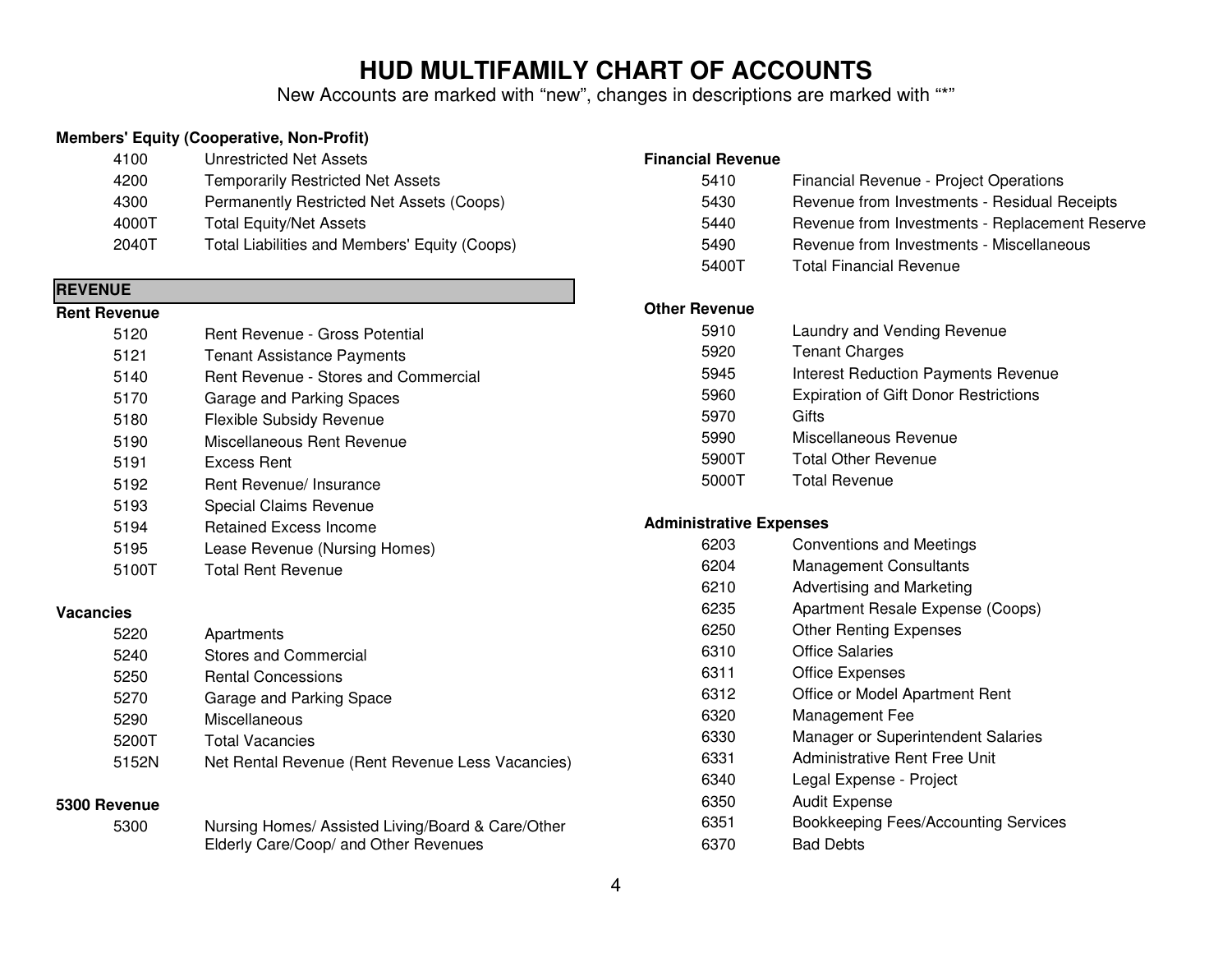New Accounts are marked with "new", changes in descriptions are marked with "\*"

|            | 6390                         | Miscellaneous Administrative Expenses            |            |                           | Insurance                                         |
|------------|------------------------------|--------------------------------------------------|------------|---------------------------|---------------------------------------------------|
|            | 6263T                        | <b>Total Administrative Expenses</b>             |            | 6700T                     | <b>Total Taxes and Insurance</b>                  |
|            | <b>Utilities Expenses</b>    |                                                  |            | <b>Financial Expenses</b> |                                                   |
|            | 6420                         | Fuel Oil/Coal                                    |            | 6820                      | Interest on Mortgage (or Bonds) Payable           |
|            | 6450                         | Electricity                                      | <b>New</b> | 6825                      | Interest on Other Mortgages                       |
|            | 6451                         | Water                                            |            | 6830                      | Interest on Notes Payable (Long Term)             |
|            | 6452                         | Gas                                              |            | 6840                      | Interest on Notes Payable (Short Term)            |
|            | 6453                         | Sewer                                            | $\star$    | 6845                      | Interest on Capital Recovery Payment              |
|            | 6400T                        | <b>Total Utilities Expense</b>                   |            | 6850                      | Mortgage Insurance Premium/ Service Charge        |
|            |                              |                                                  |            | 6890                      | Miscellaneous Financial Expenses                  |
|            |                              | <b>Operating &amp; Maintenance Expenses</b>      |            | 6800T                     | <b>Total Financial Expenses</b>                   |
|            | 6510                         | Payroll                                          |            |                           |                                                   |
|            | 6515                         | Supplies                                         |            | 6900 Expenses             |                                                   |
|            | 6520                         | Contracts                                        |            | 6900                      | Nursing Homes/Assisted Living/ Board & Care/Other |
|            | 6521                         | Operating and Maintenance Rent Free Unit         |            |                           | <b>Elderly Care Expenses</b>                      |
|            | 6525                         | Garbage and Trash Removal                        |            |                           |                                                   |
|            | 6530                         | Security Payroll/Contract                        |            | <b>Operating Results</b>  |                                                   |
|            | 6531                         | <b>Security Rent Free Unit</b>                   |            | 6000T                     | Total Cost of Operations before Depreciation      |
|            | 6546                         | Heating/Cooling Repairs and Maintenance          |            | 5060T                     | Profit (Loss) before Depreciation                 |
|            | 6548                         | Snow Removal                                     |            | 6600                      | <b>Depreciation Expenses</b>                      |
|            | 6570                         | Vehicle and Maintenance Equipment Operation and  |            | 6610                      | <b>Amortization Expense</b>                       |
|            |                              | Repairs                                          |            | 5060N                     | Operating Profit or (Loss)                        |
| <b>New</b> | 6580                         | Lease Expense                                    |            |                           |                                                   |
|            | 6590                         | Miscellaneous Operating and Maintenance Expenses |            |                           | <b>Corporate or Mortgagor Revenue/Expenses</b>    |
|            | 6500T                        | <b>Total Operating and Maintenance Expenses</b>  |            | 7105                      | <b>Entity Revenue</b>                             |
|            |                              |                                                  |            | 7110                      | <b>Officer's Salaries</b>                         |
|            | <b>Taxes &amp; Insurance</b> |                                                  | $\star$    | 7115                      | Incentive Performance Fee                         |
|            | 6710                         | <b>Real Estate Taxes</b>                         |            | 7120                      | Legal Expenses                                    |
|            | 6711                         | Payroll Taxes (Project's Share)                  |            | 7130                      | Federal, State, and Other Income Taxes            |
|            | 6720                         | Property & Liability Insurance (Hazard)          |            | 7141                      | Interest on Notes Payable                         |
|            | 6721                         | <b>Fidelity Bond Insurance</b>                   |            | 7142                      | Interest on Mortgage Payable                      |
|            | 6722                         | <b>Workmen's Compensation</b>                    |            | 7190                      | <b>Other Expenses</b>                             |
|            | 6723                         | Health Insurance and Other Employee Benefits     |            | 7100T                     | <b>Net Entity Expenses</b>                        |
|            | 6790                         | Miscellaneous Taxes, Licenses, Permits and       |            |                           |                                                   |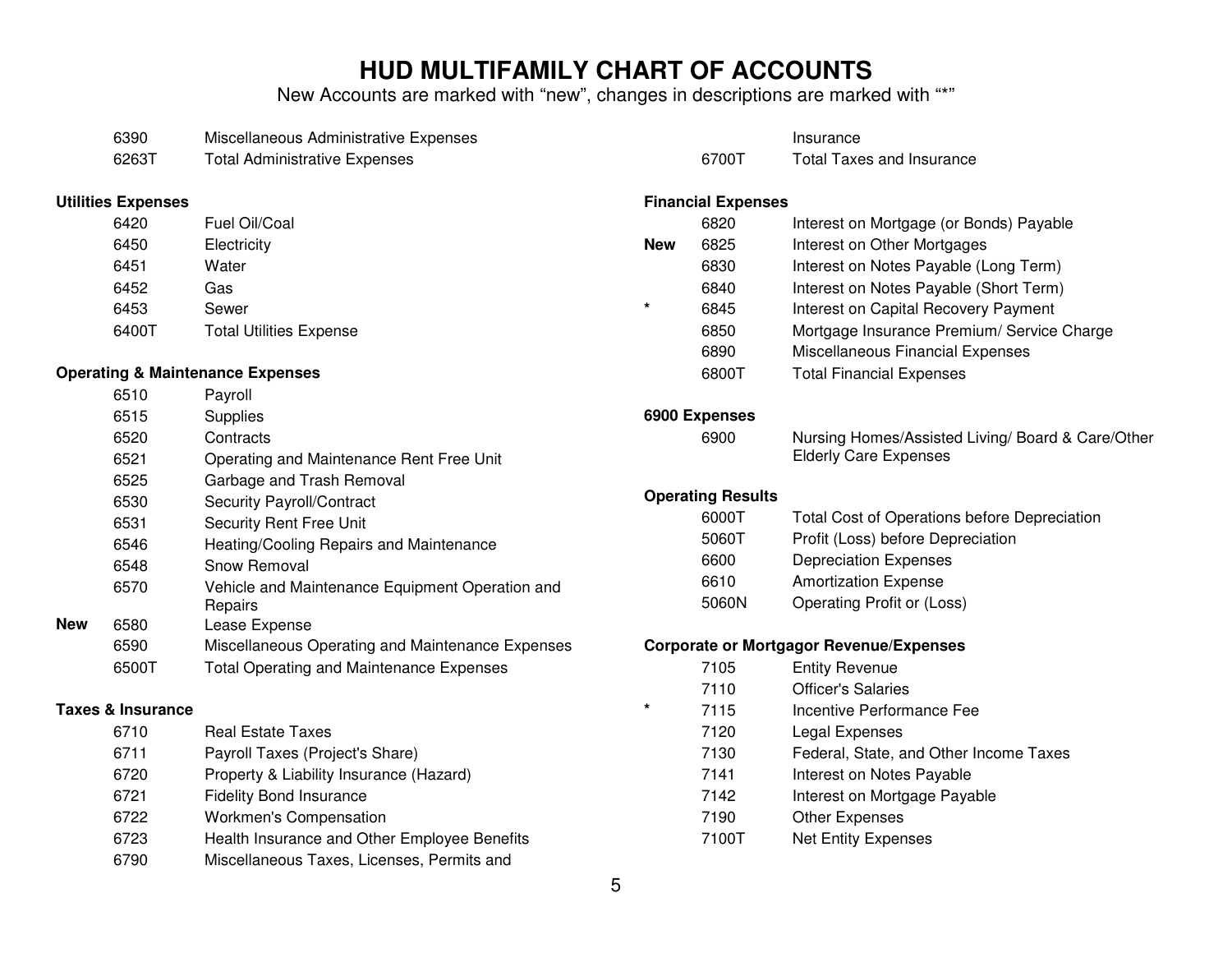New Accounts are marked with "new", changes in descriptions are marked with "\*"

#### **Change in Net Assets from Operations**

- 3247 Change in Unrestricted Net Assets from Operations 3248 Change in Temporarily Restricted Net Assets from
- **Operations** 3249 Change in Permanently Restricted Net Assets from **Operations**
- 3250 Change in Total Net Assets from Operations

### **Part II**

- S1000-010 Total mortgage (or bond) principal payments required during the audit year [12 monthly payments]. This applies to all direct loans and HUD-held and fully insured mortgages. Any HUD approved second mortgages should be included in this figure.
- S1000-020 Total of 12 monthly deposits in the audit year into the Replacement Reserve account, as required by the Regulatory Agreement even if payments may be temporarily suspended or reduced.
- S1000-030 Replacement Reserves, or Residual Receipts and Releases which are included as expense items on this Profit and Loss statement.
- S1000-040 Project Improvement Reserve releases under the Flexible Subsidy Program that are included as expense items on this Profit and Loss statement.

### **EQUITY DATA**

### **Equity Data - Non-Profit**

|      | S1100-060 Previous Year Unrestricted Net Assets              |
|------|--------------------------------------------------------------|
| 3247 | Change in Unrestricted Net Assets from Operations            |
|      | S1100-065 Other Changes in Unrestricted Net Assets           |
| 3131 | Unrestricted Net Assets                                      |
|      | S1100-070 Previous Year Temporarily Restricted Net Assets    |
| 3248 | Change in Temporarily Restricted Net Assets from             |
|      | Operations                                                   |
|      | S1100-075 Other Changes in Temporarily Restricted Net Assets |
| 3132 | <b>Temporarily Restricted Net Assets</b>                     |
|      |                                                              |

|  |  |  | S1100-080 Previous Year Permanently Restricted Net Assets |  |  |
|--|--|--|-----------------------------------------------------------|--|--|
|--|--|--|-----------------------------------------------------------|--|--|

- 3249 Change in Permanently Restricted Net Assets from **Operations**
- S1100-085 Other Changes in Permanently Restricted Net Assets
- 3133 Permanently Restricted Net Assets
- S1100-050 Previous Year Total Net Assets
- 3250 Change in Total Net Assets from Operations
- S1100-055 Other Changes in Total Net Assets
- 3130 Total Net Assets

### **Equity Data - Entities other than Corporations**

 S1100-010 Beginning of Year Balance 3250 Net Income or Loss S1200-420 Distributions S1200-430 Contributions S3100-030 Prior Period Adjustment S1100-020 Other Changes in Equity 3130 End of Year - 3130

### **Equity Data - Corporations**

| S <sub>1100</sub> -300 | Beginning Balance - Common Stock (Corporations)         |
|------------------------|---------------------------------------------------------|
| S1100-310              | Change in Common Stock (Corporations)                   |
| 3161                   | Common Stock (Corporations)                             |
| S1100-400              | Beginning Balance - Paid-in Surplus (Corporations)      |
| S <sub>1100</sub> -410 | Change in Paid-in Surplus (Corporations                 |
| 3162                   | Paid-in Surplus (Corporations)                          |
| S <sub>1100-500</sub>  | Beginning Balance - Retained Earnings<br>(Corporations) |
| S1100-510              | Change in Retained Earnings (Corporations)              |
| 3163                   | <b>Retained Earnings (Corporations)</b>                 |
| S <sub>1100-600</sub>  | Beginning Balance - Other Equity (Corporations)         |
| S1100-610              | Change in Other Equity (Corporations)                   |
| 3164                   | Other Equity (Corporations)                             |
| S <sub>1100</sub> -700 | Beginning of Year Balance/Prior Year Total Equity       |
|                        | (Corporations)                                          |
|                        |                                                         |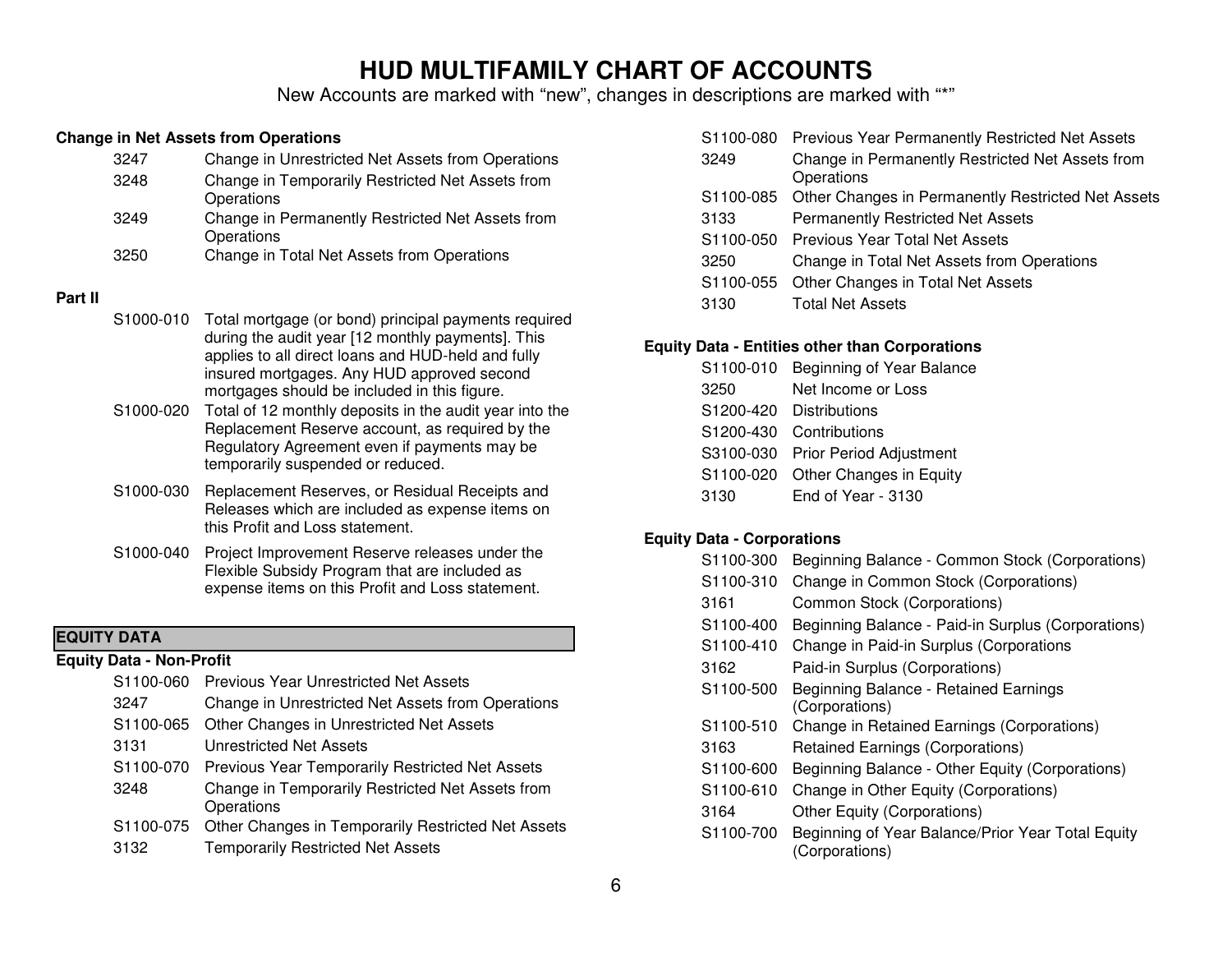New Accounts are marked with "new", changes in descriptions are marked with "\*"

### S1100-710 Change in Total Equity (Corporations)

3160 Total Equity (Corporations

#### **Equity Data - Cooperative**

| S1100-100 | Certificates Held in Treasury (Coops) - Beginning<br><b>Balance</b>         |
|-----------|-----------------------------------------------------------------------------|
| S1100-105 | Certificates Held in Treasury (Coops) - Change                              |
| 4010      | Certificates Held in Treasury (Coops)                                       |
| S1100-110 | Certificates of Initial Capital Value (Coops) -<br><b>Beginning Balance</b> |
| S1100-115 | Certificates of Initial Capital Value (Coops) - Change                      |
| 4020      | Certificates of Initial Capital Value (Coops)                               |
| S1100-120 | Surplus/Deficiency from Operations (Coops) -<br><b>Beginning Balance</b>    |
| S1100-125 | Surplus/Deficiency from Operations (Coops) -<br>Change                      |
| 4030      | Surplus/Deficiency from Operations (Coops)                                  |
| S1100-130 | Amortized Mortgage (Coops) - Beginning Balance                              |
| S1100-135 | Amortized Mortgage (Coops) - Change                                         |
| 4040      | Amortized Mortgage (Coops)                                                  |
| S1100-140 | Replacement Reserve (Coops) - Beginning Balance                             |
| S1100-145 | Replacement Reserve (Coops) - Change                                        |
| 4050      | Replacement Reserve (Coops)                                                 |
| S1100-150 | General Operating Reserve (Coops) - Beginning<br>Balance                    |
| S1100-155 | General Operating Reserve (Coops) - Change                                  |
| 4060      | <b>General Operating Reserve (Coops)</b>                                    |
| S1100-160 | Paid-in Surplus (Coops) - Beginning Balance                                 |
| S1100-165 | Paid-in Surplus (Coops) - Change                                            |
| 4070      | Paid-in Surplus (Coops)                                                     |
| S1100-170 | Other (Coops) - Beginning Balance                                           |
| S1100-175 | Other (Coops) - Change                                                      |
| 4080      | Other Equity (Coops)                                                        |
| S1100-180 | Total Equity/Net Assets (Coops) - Beginning Balance                         |
| S1100-185 | Total Equity/Net Assets (Coops) - Change                                    |
| 4000T     | Total Members Equity/ Net Assets (Coops)                                    |

### **Equity Data – Non-Profit Cooperative**

| S <sub>1100</sub> -200 | Previous Year Unrestricted Net Assets (Coops)                     |
|------------------------|-------------------------------------------------------------------|
| S <sub>1100</sub> -205 | Change in Unrestricted Net Assets (Coops)                         |
| 4100                   | Unrestricted Net Assets (Coops)                                   |
| S <sub>1100</sub> -210 | <b>Previous Year Temporarily Restricted Net Assets</b><br>(Coops) |
| S <sub>1100</sub> -215 | Change in Temporarily Restricted Net Assets<br>(Coops)            |
| 4200                   | Temporarily Restricted Net Assets (Coops)                         |
| S <sub>1100</sub> -220 | <b>Previous Year Permanently Restricted Net Assets</b><br>(Coops) |
| S <sub>1100</sub> -225 | Change in Permanently Restricted Net Assets<br>(Coops)            |
| 4300                   | Permanently Restricted Net Assets (Coops)                         |
| S <sub>1100</sub> -180 | Total Equity/Net Assets (Coops) - Beginning Balance               |
| S <sub>1100</sub> -185 | Total Equity/Net Assets (Coops) - Change                          |
| 4000T                  | Total Members Equity/ Net Assets (Coops)                          |
|                        |                                                                   |

### **CASH FLOWS**

#### **Cash Flow from Operating Activities**

| S1200-010              | <b>Rental Receipts</b>              |
|------------------------|-------------------------------------|
| S1200-020              | <b>Interest Receipts</b>            |
| S1200-025              | Gifts                               |
| S1200-030              | <b>Other Operating Receipts</b>     |
| S1200-035              | <b>Entity/Construction Receipts</b> |
| S1200-040              | <b>Total Receipts</b>               |
|                        |                                     |
| S1200-050              | Administrative                      |
| S1200-070              | Management Fee                      |
| S1200-090              | Utilities                           |
| S <sub>1200</sub> -100 | Salaries and Wages                  |
| S1200-110              | Operating and Maintenance           |
| S1200-120              | <b>Real Estate Taxes</b>            |
| S1200-140              | Property Insurance                  |
| S <sub>1200</sub> -150 | Miscellaneous Taxes and Insurance   |
|                        |                                     |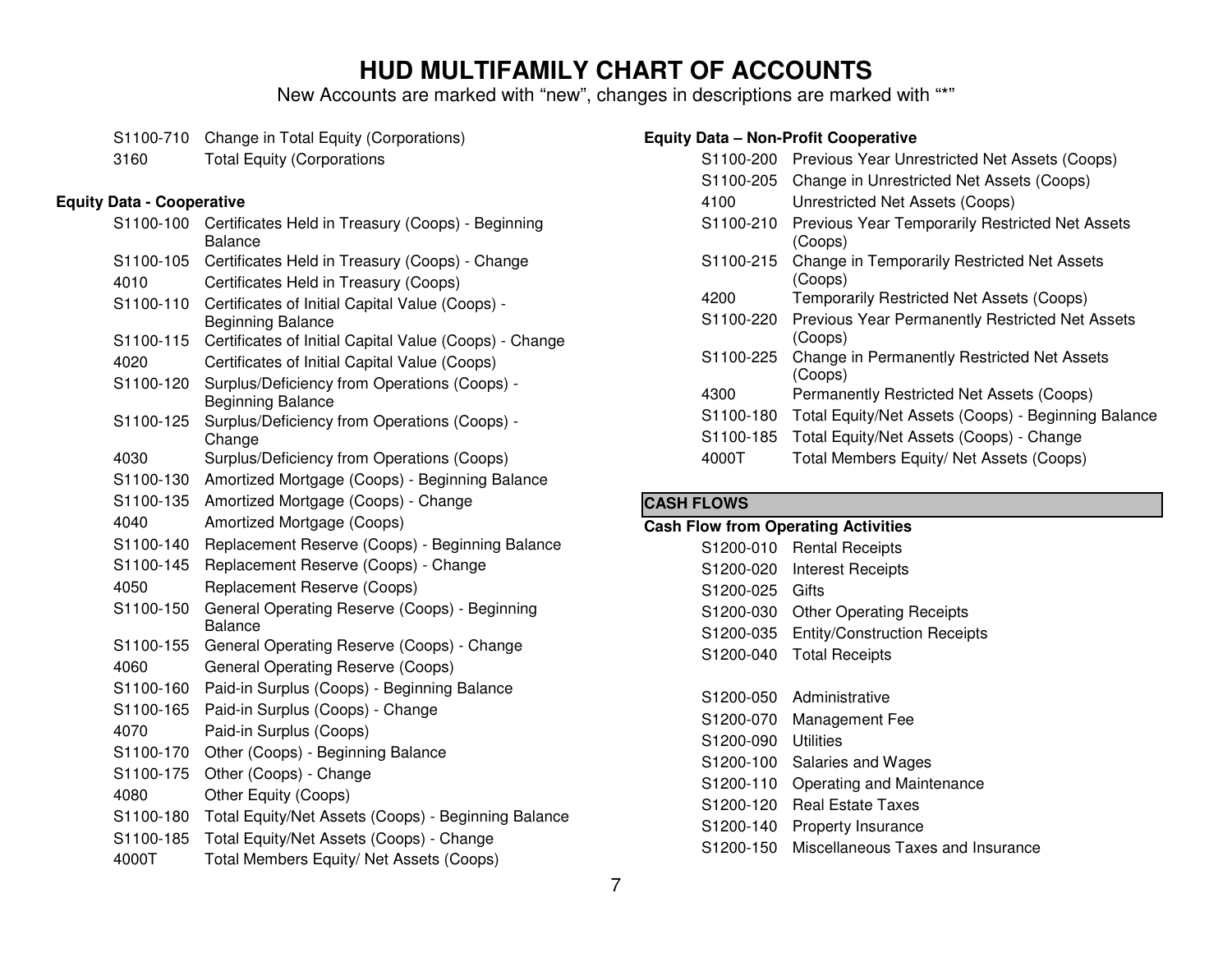New Accounts are marked with "new", changes in descriptions are marked with "\*"

- S1200-170 Other Operating Expenses
- **New** S1200-175 Lease Payments
	- S1200-180 Interest on Mortgages
	- S1200-181 Interest Payments Second Mortgage
	- S1200-182 Interest Payments Third Mortgage
	- S1200-190 Interest on Notes Payable
- **\*** S1200-195 Interest on Capital Recovery Payment
	- S1200-210 Mortgage Insurance Premium (MIP)
		- S1200-220 Miscellaneous Financial
- S1200-223 Entity Incentive Performance Fee
	- S1200-225 Entity/Construction Disbursements
	- S1200-230 Total Disbursements
	- S1200-240 Net Cash provided by (used in) Operating Activities

#### **Cash Flow From Investing Activities**

**\***

**\***

- S1200-245 Net Deposits to the Mortgage Escrow account
- S1200-250 Net Deposits to the Reserve for Replacement account
- S1200-255 Net Deposits to Other Reserves
- S1200-260 Net Deposits to the Residual Receipts account
- S1200-280 Net Deposits to the General Operating Reserve (coops)
- S1200-290 Net Apartment Rehabilitation Deposits (coops)
- S1200-300 Net Deposits to the Management Improvement and Operating Plan account
- S1200-310 Net Deposits to the Long Term Investment account
- S1200-330 Net Purchase of Fixed Assets
- S1200-340 Other Investing Activities
- S1200-345 Entity/Construction Investing Activities
- S1200-350 Net Cash used in Investing Activities

### **Cash Flow from Financing Activities**

 S1200-360 Principal Payments – First Mortgage (or Bonds) S1200-361 Principal Payments - Second Mortgage

|   | S <sub>1200</sub> -362 | Principal Payments - Third Mortgage                       |
|---|------------------------|-----------------------------------------------------------|
|   | S1200-365              | Proceeds from Mortgages, Loans, or Notes Payable          |
|   | S1200-370              | Principal Payments on Loans or Notes Payable              |
|   | S <sub>1200</sub> -385 | Proceeds from Flexible Subsidy Loans                      |
|   | S <sub>1200</sub> -390 | Flexible Subsidy Loan principal payments                  |
|   | S1200-395              | Proceeds from Capital Improvement Loans                   |
|   | S1200-400              | Principal payments on Capital Improvement Loan<br>Payable |
|   | S <sub>1200</sub> -405 | Proceeds from Operating Loss Loans                        |
|   | S1200-410              | Principal payments on Operating Loss Loan Payable         |
| * | S1200-413              | Proceeds from Capital Recovery Payment                    |
| * | S1200-417              | Principal Payments on Capital Recovery Payment            |
|   | S <sub>1200</sub> -420 | <b>Distributions</b>                                      |
|   | S <sub>1200</sub> -430 | Contributions                                             |
|   | S1200-450              | <b>Other Financing Activities</b>                         |
|   | S <sub>1200</sub> -455 | <b>Entity/Construction Financing Activities</b>           |
|   | S <sub>1200</sub> -460 | Net Cash used in Financing Activities                     |

 S1200-470 Net increase (decrease) in Cash and Cash **Equivalents** 

### **Cash & Cash Equivalents**

- S1200-480 Beginning of Period Cash S1200-485 Gifts of Investment
- S1200-486 Endowment Gifts Received
- S1200T End of Period Cash

#### **Reconciliation of Net Profit (Loss) to Net Cash Provided by (Used in) Operating Activities**

3250 Change in Total Net Assets from Operations

#### **Adjustments to Reconcile Net Profit (Loss) to Net Cash Provided by (Used in) Operating Activities**

| 6600      | Depreciation Expenses                                       |
|-----------|-------------------------------------------------------------|
| 6610      | <b>Amortization Expense</b>                                 |
| S1200-490 | Decrease (increase) in Tenant/Member Accounts<br>Receivable |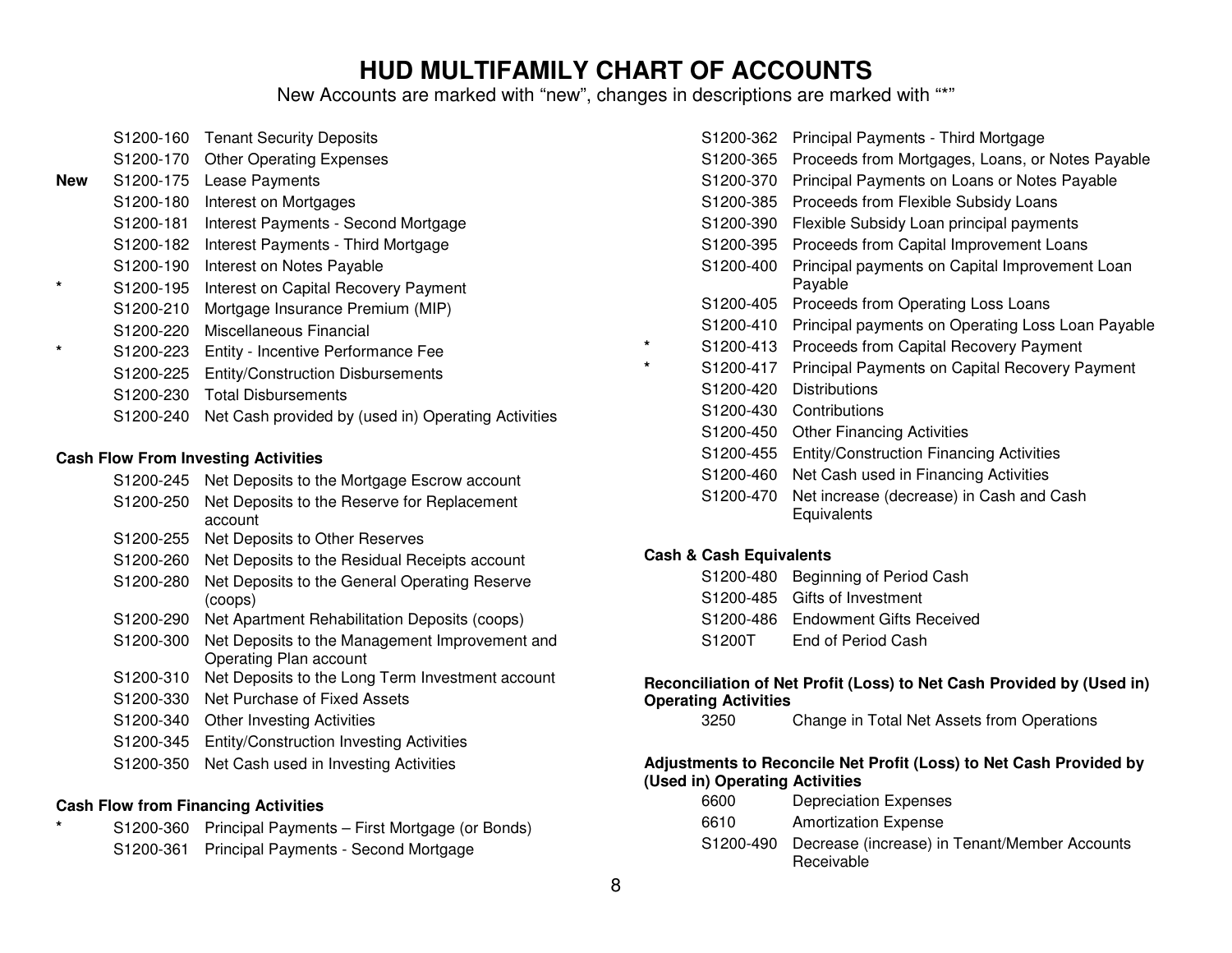New Accounts are marked with "new", changes in descriptions are marked with "\*"

- S1200-500 Decrease (increase) in Accounts Receivable Other
- S1200-505 Increase in Gifts Receivable
- S1200-510 Decrease (increase) in Accrued Receivable
- S1200-520 Decrease (increase) in Prepaid Expenses
- S1200-530 Decrease (increase) in Cash Restricted for Tenant Security Deposits
- S1200-535 Decrease (increase) in Entity/ Construction Asset accounts
- S1200-540 Increase (decrease) in Accounts Payable
- S1200-550 Increase (decrease) in Accounts Payable HUD Excess Rents
- S1200-560 Increase (decrease) in Accrued Liabilities
- S1200-570 Increase (decrease) in Accrued Interest Payable
- S1200-580 Increase (decrease) in Tenant Security Deposits held in trust
- S1200-590 Increase (decrease) in Prepaid Revenue
- S1200-600 Other adjustments to reconcile net profit (loss) to Net Cash provided by (used in) Operating Activities
- S1200-605 Increase (decrease) in Entity/Construction Liability accounts
- S1200-610 Net Cash provided by (used in) Operating Activities S1200-620 Comments

### **SCHEDULE OF RESERVE FOR REPLACEMENTS**

**Schedule of Reserve for Replacement**

| 1320P   | Balance at Beginning of Year                   |
|---------|------------------------------------------------|
| 1320DT  | <b>Total Monthly Deposits</b>                  |
| 1320ODT | <b>Other Deposits</b>                          |
| 1320INT | Interest on Replacement Reserve Accounts       |
| 1320RGL | Realized Gain or (Loss)                        |
| 1320UGL | Unrealized Gain or (Loss)                      |
| 1320WT  | Approved Withdrawals                           |
| 1320OWT | Other Withdrawals                              |
| 1320    | Balance at End of Year, Confirmed by Mortgagee |
| 1320R   | Deposits Suspended or Waived Indicator         |

#### **Schedule of Residual Receipts**

| 1340P   | Balance at Beginning of Year          |
|---------|---------------------------------------|
| 1340DT  | <b>Total Deposits</b>                 |
| 1340ODT | <b>Other Deposits</b>                 |
| 1340INT | Interest on Residual Receipt Accounts |
| 1340RGL | Realized Gain or (Loss)               |
| 1340UGL | Unrealized Gain or (Loss)             |
| 1340WT  | Approved Withdrawals                  |
| 1340OWT | Other Withdrawals                     |
| 1340    | Balance at current fiscal year end    |
|         |                                       |

#### **COMPUTATION OF SURPLUS CASH**

| S1300-010              | Cash                                                                        |
|------------------------|-----------------------------------------------------------------------------|
| 1135                   | Tenant subsidy due for period covered by financial<br>statement             |
| S <sub>1300</sub> -030 | Other                                                                       |
| S1300-040              | <b>Total Cash</b>                                                           |
|                        |                                                                             |
| S <sub>1300</sub> -050 | Accrued Mortgage (or Bond) Interest Payable                                 |
| S1300-060              | Delinquent Mortgage (or Bond) Principal Payments                            |
| S <sub>1300</sub> -070 | Delinguent Deposits to Reserve for Replacements                             |
| S1300-075              | Accounts Payable - 30 days                                                  |
| S1300-080              | Loans and Notes Payable [due within 30 days]                                |
| S1300-090              | Deficient Tax Insurance or MIP Escrow Deposits                              |
| S1300-100              | Accrued Expenses [not escrowed]                                             |
| 2210                   | <b>Prepaid Revenue</b>                                                      |
| 2191                   | <b>Tenant Security Deposits Liability</b>                                   |
| S <sub>1300</sub> -110 | <b>Other Current Obligations</b>                                            |
| S1300-140              | <b>Total Current Obligations</b>                                            |
|                        |                                                                             |
| S <sub>1300</sub> -150 | Surplus Cash (Deficiency)                                                   |
| S <sub>1300</sub> -160 | Annual Distribution earned during fiscal period<br>covered by the statement |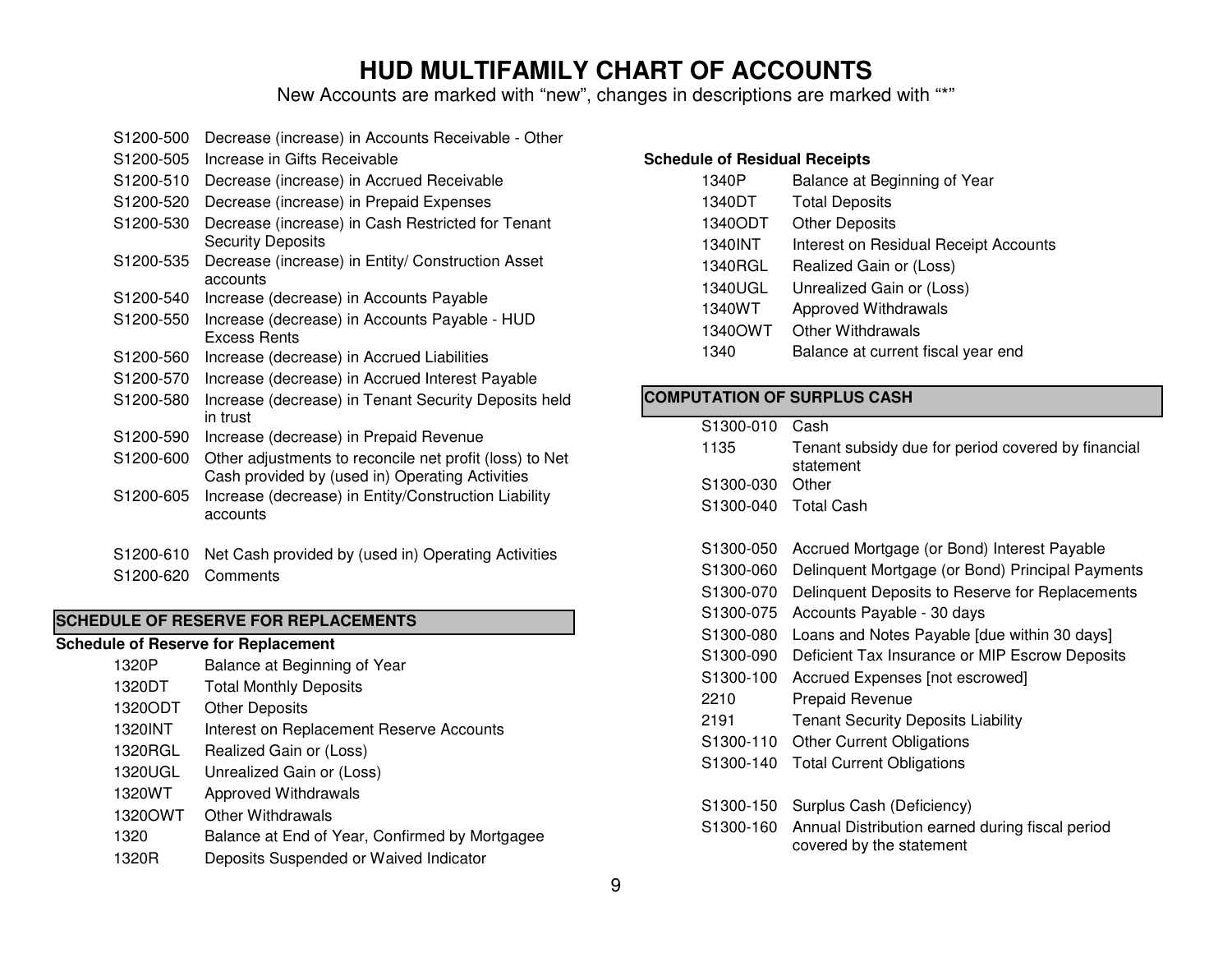New Accounts are marked with "new", changes in descriptions are marked with "\*"

| S1300-170 Distribution Accrued and Unpaid as of the end of the |
|----------------------------------------------------------------|
| prior fiscal period                                            |
| R1300-180 Dietributions and Entity Expanses paid during fiscal |

- S1300-180 Distributions and Entity Expenses paid during fiscal period covered by statement
- S1300-190 Distribution earned but Unpaid
- S1300-200 Amount Available for Distribution during next fiscal period
- S1300-203 Incentive Performance Fee Payable **\***
- **\***S1300-204 Percentage Surplus Cash Split

**\***

**\***

- **\*** S1300-205 Required Payments on Restructuring Note
	- S1300-206 Surplus Cash Available for Distribution
		- S1300-210 Deposit Due Residual Receipts

### **COMPUTATION OF SURPLUS CASH (MID-YEAR)**

|                      | S1400-010 Semi-Annual Period Ended ie: 12/31/2001   |  |
|----------------------|-----------------------------------------------------|--|
| S1400-020 Cash       |                                                     |  |
|                      | S1400-030 Tenant Subsidy due for semi-annual period |  |
| S1400-040 Other      |                                                     |  |
| S1400-050 Total Cash |                                                     |  |

- **\*** S1400-060 Accrued Mortgage Interest Payable
	- S1400-070 Delinquent Mortgage (or Bond) Principal Payments
		- S1400-080 Delinquent Deposits to Reserve for Replacements
		- S1400-090 Accounts Payable [due within 30 days]
		- S1400-100 Loans and Notes Payable [due within 30 days]
		- S1400-110 Deficient Tax Insurance or MIP Escrow Deposits
		- S1400-120 Accrued Expenses [not escrowed]
		- S1400-130 Prepaid Revenue
		- S1400-140 Tenant Security Deposits Liability
		- S1400-150 Other Current Obligations
		- S1400-180 Total Current Obligations
		- S1400-190 Surplus Cash (Deficiency)
		- S1400-200 Distribution earned during semi-annual period
		- S1400-210 Distribution accrued and Unpaid as of the end of the

#### semi-annual period

- S1400-220 Distribution and entity expenses paid during semiannual period
- S1400-230 Distribution earned but Unpaid
- S1400-240 Amount Available for Distribution during next fiscal period
- S1400-250 Deposit Due Residual Receipts

### **FIXED ASSETS**

| 1410P  | Beginning Balance for 1410            |
|--------|---------------------------------------|
| 1410AT | Additions for 1410                    |
| 1410DT | Deductions for 1410                   |
| 1410   | Land                                  |
| 1420P  | Beginning Balance for 1420            |
| 1420AT | Additions for 1420                    |
| 1420DT | Deductions for 1420                   |
| 1420   | <b>Buildings</b>                      |
| 1440P  | Beginning Balance for 1440            |
| 1440AT | Additions for 1440                    |
| 1440DT | Deductions for 1440                   |
| 1440   | <b>Building Equipment (Portable)</b>  |
| 1450P  | Beginning Balance for 1450            |
| 1450AT | Additions for 1450                    |
| 1450DT | Deductions for 1450                   |
| 1450   | Furniture for Project/Tenant Use      |
| 1460P  | Beginning Balance for 1460            |
| 1460AT | Additions for 1460                    |
| 1460DT | Deductions for 1460                   |
| 1460   | Furnishings                           |
| 1465P  | Beginning Balance for 1465            |
| 1465AT | Additions for 1465                    |
| 1465DT | Deductions for 1465                   |
| 1465   | <b>Office Furniture and Equipment</b> |
| 1470P  | Beginning Balance for 1470            |
| 1470AT | Additions for 1470                    |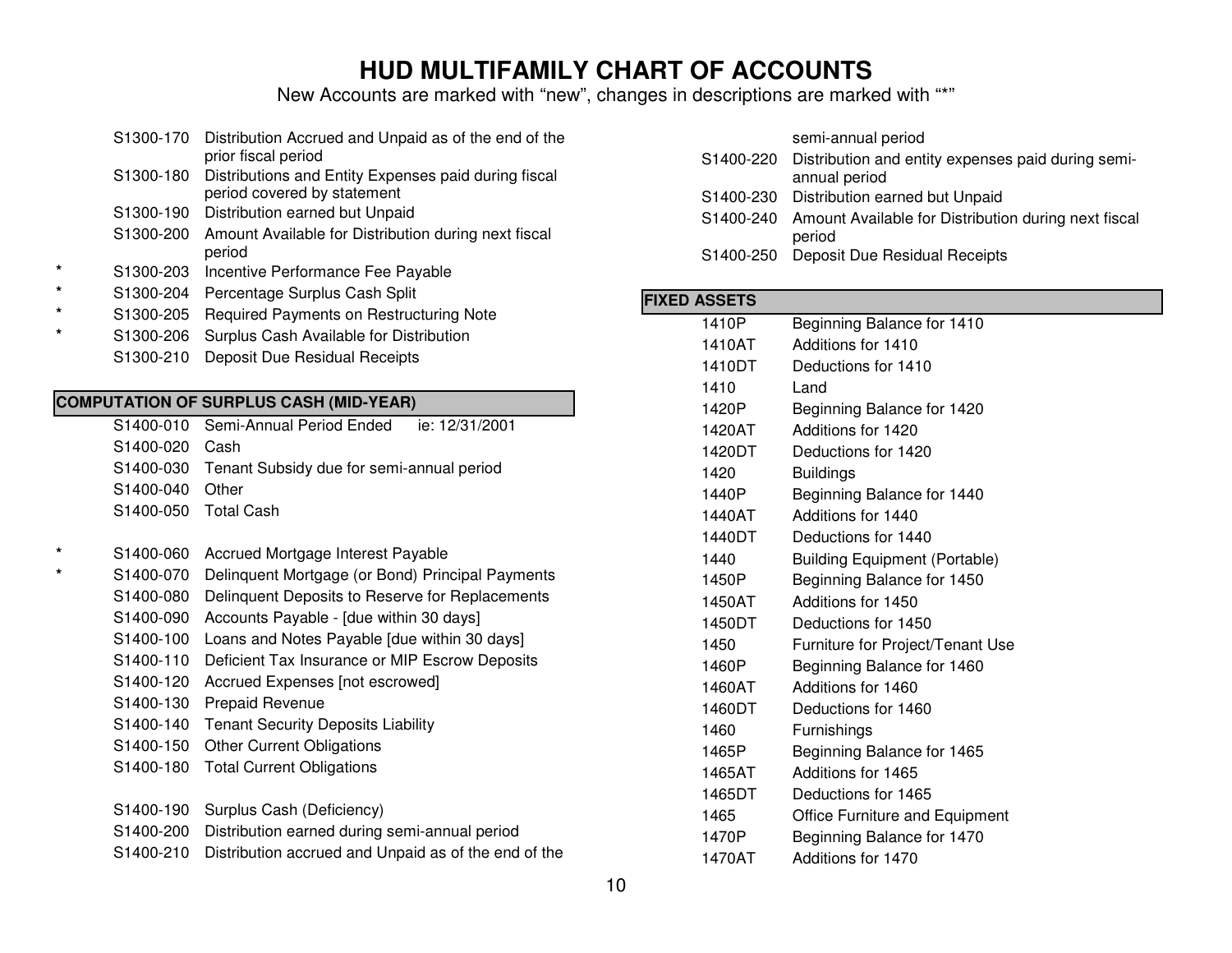New Accounts are marked with "new", changes in descriptions are marked with "\*"

| 1470DT  | Deductions for 1470                                 |            | 5316 | <b>VA Ancillary</b>                          |
|---------|-----------------------------------------------------|------------|------|----------------------------------------------|
| 1470    | Maintenance Equipment                               |            | 5317 | VA Contractual Adjustments                   |
| 1480P   | Beginning Balance for 1480                          | <b>New</b> | 5320 | Members Group Life Insurance Expense (Coops) |
| 1480AT  | Additions for 1480                                  |            | 5321 | Hospice                                      |
| 1480DT  | Deductions for 1480                                 |            | 5325 | Other Public Room & Board                    |
| 1480    | <b>Motor Vehicles</b>                               |            | 5326 | <b>Other Public Ancillary</b>                |
| 1490P   | Beginning Balance for 1490                          |            | 5327 | Other Public Adjustment                      |
| 1490AT  | Additions for 1490                                  |            | 5330 | <b>Dietary Salaries</b>                      |
| 1490DT  | Deductions for 1490                                 |            | 5331 | <b>Contributions and Gifts</b>               |
| 1490    | Miscellaneous Fixed Assets                          |            | 5332 | Food                                         |
| 1400PT  | <b>Total Beginning Balance for Fixed Assets</b>     |            | 5333 | <b>Dietary Supplies</b>                      |
| 1400AT  | <b>Total Asset Additions</b>                        |            | 5340 | <b>Registered Nurses Payroll</b>             |
| 1400DT  | <b>Total Asset Deductions</b>                       |            | 5341 | <b>Licensed Practical Nurses Payroll</b>     |
| 1400T   | <b>Total Fixed Assets</b>                           |            | 5342 | <b>Other Nursing Salaries</b>                |
|         |                                                     |            | 5350 | <b>Housekeeping Salaries</b>                 |
| 1495P   | Beginning Balance for 1495                          |            | 5351 | <b>Housekeeping Supplies</b>                 |
| 6600    | <b>Total Provisions</b>                             |            | 5352 | Other Housekeeping                           |
| 1400ADT | <b>Total Accumulated Depreciation from Disposed</b> |            | 5360 | Drugs/Medical Supplies and Pharmaceuticals   |
|         | Assets                                              |            | 5361 | <b>Medical Salaries</b>                      |
| 1495    | Ending Balance for Accumulated Depreciation         |            | 5362 | <b>Other Medical</b>                         |
| 1400N   | <b>Total Net Book Value</b>                         |            | 5365 | <b>Food Servicing</b>                        |
|         |                                                     |            | 5370 | Laundry and Linen                            |
|         | <b>OULE OF 5300 ACCOUNTS</b>                        |            | 5375 | Housekeeping                                 |

### **SCHED**  5301 Private Pay Room & Board 5302 Private Pay Ancillary 5303 Contractual Adjustments 5305 Medicare Room & Board 5306 Medicare Ancillary 5307 Medicare Contractual Adjustments 5309 Medicaid Room & Board 5310 Medicaid Ancillary 5311 Swimming Pool Maintenance Expense

- 5312 Medicaid Contractual Adjustments
- 5315 VA Room & Board

### SCHEDULE OF 6900 ACCOUNTS

| 6930 | <b>Dietary Salaries</b>           |
|------|-----------------------------------|
| 6931 | <b>Dietary Purchased Services</b> |
| 6932 | Food                              |

5376 Health/Medical Services

5390 Other Service Revenue

5385 Rehabilitation

5395 Adult Day Care 5396 Child Day Care

5380 Recreation (Activities) and Rehabilitation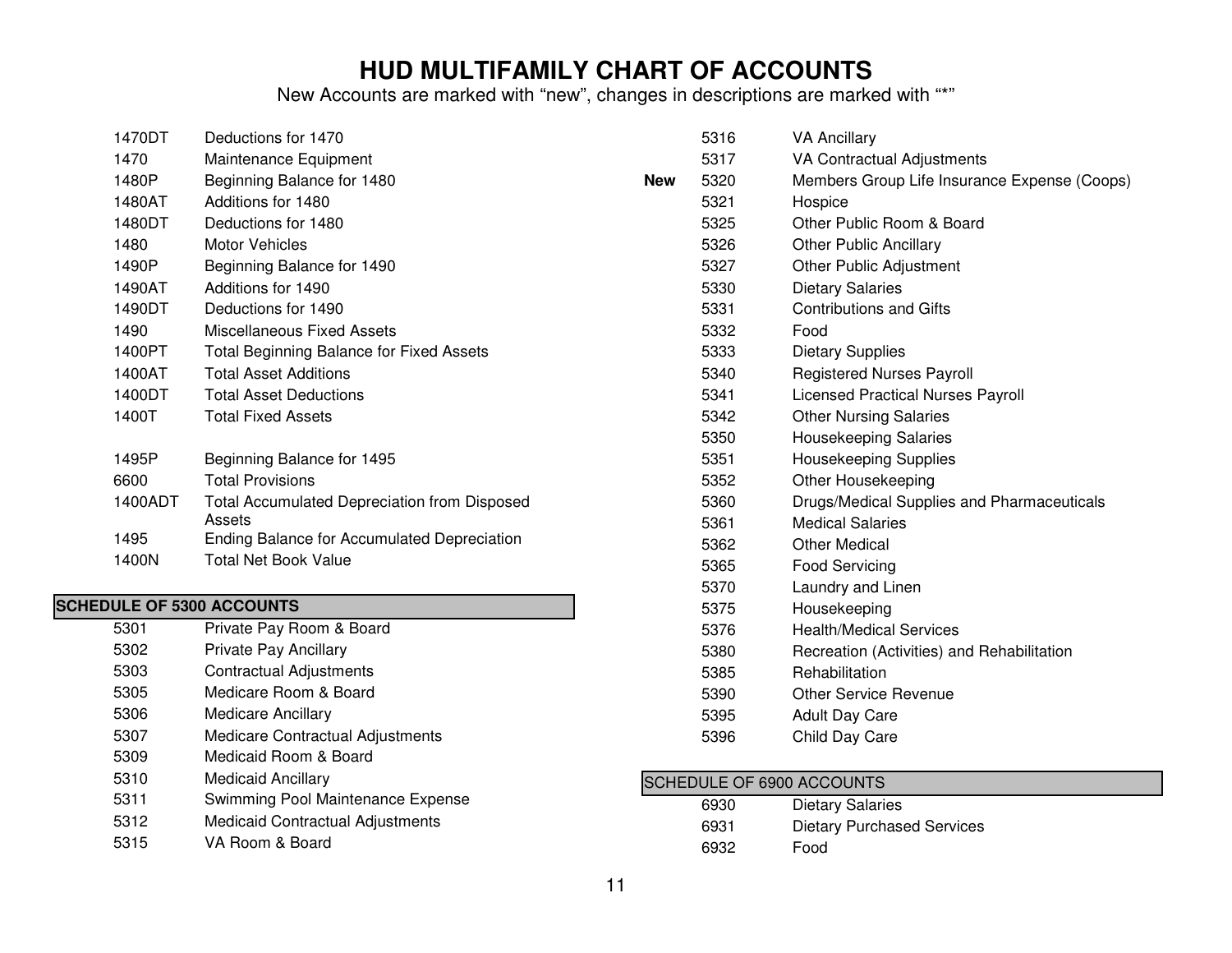New Accounts are marked with "new", changes in descriptions are marked with "\*"

| 6933         | <b>Dietary Supplies</b>                                                      | <b>NURSING HOME SUPPLEMENTAL DATA</b>                       |
|--------------|------------------------------------------------------------------------------|-------------------------------------------------------------|
| 6940         | <b>Registered Nurses Payroll</b>                                             | S1900-010 Total Licensed Beds                               |
| 6941         | <b>Licensed Practical Nurses Payroll</b>                                     | S1900-020 Capacity                                          |
| 6942         | <b>Other Nursing Salaries</b>                                                | S1900-030 Medicare Pay Patient Days                         |
| 6943         | <b>Director of Nurses Salaries</b>                                           | S1900-040 Medicare Pay Patient Days Percentage              |
| 6944         | <b>Nursing Purchase Services</b>                                             | S1900-050 Medicaid Pay Patient Days                         |
| 6950         | Housekeeping Salaries                                                        | S1900-060 Medicaid Pay Patient Days Percentage              |
| 6951         | <b>Housekeeping Supplies</b>                                                 | S1900-070 Private Pay Patient Days                          |
| 6952         | Other Housekeeping                                                           | S1900-080 Private Pay Patient Days Percentage               |
| 6953         | Housekeeping Purchased Services                                              | S1900-090 VA Pay Patient Days                               |
| 6960         | <b>Drugs and Pharmaceuticals</b>                                             | S1900-100 VA Pay Patient Days Percentage                    |
| 6961         | <b>Medical Salaries</b>                                                      | S1900-110 Other Pay Patient Days                            |
| 6962         | <b>Other Medical</b>                                                         | S1900-120 Other Pay Patient Days Percentage                 |
| 6963         | <b>Medical Supplies</b>                                                      | S1900-130 Actual Patient Days                               |
| 6964         | <b>Medical Purchased Services</b>                                            | S1900-140 Utilization                                       |
| 6965         | <b>Pharmacy Salaries</b>                                                     | <b>NOTES</b>                                                |
| 6966         | <b>Pharmacy Supplies</b>                                                     | S3100-010 Organization and Presentation Note                |
| 6967         | <b>Pharmacy Purchased Services</b>                                           | S3100-020 Prior Period Adjustment Note                      |
| 6970         | Laundry and Linen                                                            | S3100-030 Prior Period Adjustment (Amount)                  |
| 6971         | <b>Laundry Salaries</b>                                                      | S3100-040 Summary of Significant Accounting Policies Note   |
| 6972         | Laundry, Linen, Bedding, Disposables, Purchased                              | S3100-050 Mortgages (or Bond) Payable Note                  |
|              | <b>Services</b>                                                              | S3100-060 Principal Payments in the next 12 months - year 1 |
| 6973<br>6975 | <b>Laundry Supplies</b><br><b>Medical Records Salaries</b>                   | S3100-070 Principal Payments in the next 12 months - year 2 |
| 6976         |                                                                              | S3100-080 Principal Payments in the next 12 months - year 3 |
| 6977         | <b>Medical Records Supplies</b><br><b>Medical Records Purchased Services</b> | S3100-090 Principal Payments in the next 12 months - year 4 |
| 6980         | Recreation and Rehabilitation                                                | S3100-100 Principal Payments in the next 12 months - year 5 |
|              |                                                                              | S3100-110 Principal Payments remaining after 5 years        |
| 6981<br>6982 | <b>Activities Supplies</b><br><b>Activities Purchased Services</b>           | S3100-120 Interest Reduction Payments from Subsidy          |
| 6983         | <b>Rehabilitation Salaries</b>                                               | S3100-130 Notes/Loans Payable Note                          |
|              |                                                                              | S3100-140 Creditor                                          |
| 6984         | <b>Rehabilitation Supplies</b><br><b>Rehabilitation Purchased Services</b>   | S3100-150 Purpose                                           |
| 6985         |                                                                              | S3100-160 Date Incurred                                     |
| 6990         | <b>Other Service Expenses</b>                                                | S3100-170 Terms                                             |
|              |                                                                              | S3100-180 Amount Due                                        |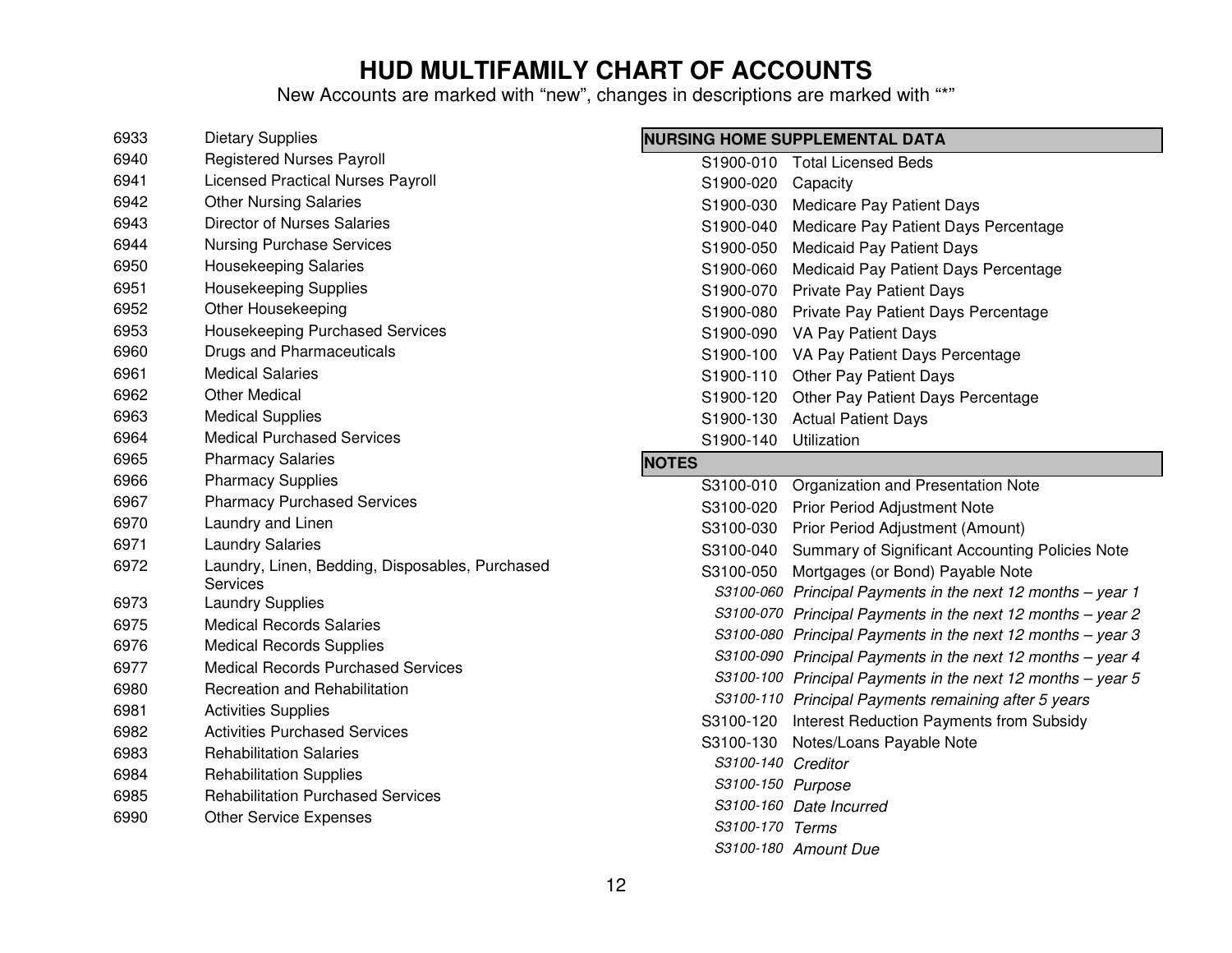New Accounts are marked with "new", changes in descriptions are marked with "\*"

|                                          | S3100-185 Does the Note/loan Payable place a lien on project<br>assets? |
|------------------------------------------|-------------------------------------------------------------------------|
|                                          | S3100-190 Total of Notes/Loans Payable                                  |
|                                          | S3100-200 Related Party Transactions Note                               |
|                                          | S3100-210 Company Name                                                  |
|                                          | S3100-220 Amount Received                                               |
|                                          | S3100-230 Management Fee Note                                           |
|                                          | S3100-235 Lease Terms Note                                              |
|                                          | S3100-240 Additional Note(s)                                            |
|                                          | <b>AUDITOR'S REPORTS - Profit Motivated</b>                             |
| <b>Report on the Financial Statement</b> |                                                                         |
| S2100-020                                | Opinion (Unqualified, Qualified, Adverse &<br>Disclaimer)               |
| S2100-050                                | Going Concern Issue                                                     |
|                                          | S2100-030 Opinion Explanation                                           |
| <b>Report on Supplemental Data</b>       |                                                                         |
| S2100-100                                | Opinion (Unqualified, Qualified, Adverse &<br>Disclaimer)               |
| S2100-110                                | <b>Opinion Explanation</b>                                              |
| <b>Report on Internal Controls</b>       |                                                                         |
|                                          | S2200-020 Reportable Conditions Indicator                               |
|                                          | S2200-030 Material Weaknesses Indicator                                 |
| S2200-040                                | <b>Comments on Internal Controls</b>                                    |
|                                          | <b>Report on Compliance - Major Programs</b>                            |
| S2300-020                                | Opinion                                                                 |
| S2300-030                                | Material Non-Compliance Indicator                                       |
| S2300-040                                | <b>Comments on Non-Compliance</b>                                       |
| <b>Report on Compliance - Non-Major</b>  |                                                                         |
| S2400-020                                | Material Non-Compliance Indicator                                       |
| S2400-040                                | Comments on Non-Compliance                                              |
|                                          | Report on Compliance - Affirmative Fair Housing                         |
|                                          | S2500-020 Material Non-Compliance Indicator                             |
|                                          | S2500-040 Comments on Non-Compliance                                    |
| <b>AUDITOR'S REPORTS - Non-Profit</b>    |                                                                         |

**Report on the Financial Statement and on the Supplemental Schedule** 

### **of Federal Awards**

| S3400-020                                   | Opinion (Unqualified, Qualified, Adverse &<br>Disclaimer)                             |
|---------------------------------------------|---------------------------------------------------------------------------------------|
| S3400-030                                   | <b>Opinion Explanation</b>                                                            |
| S3400-050                                   | Going Concern Issue                                                                   |
| <b>Report on Supplemental Data</b>          |                                                                                       |
| S3400-100                                   | Opinion (Unqualified, Qualified, Adverse &<br>Disclaimer)                             |
| S3400-110                                   | <b>Opinion Explanation</b>                                                            |
|                                             | Report on compliance and on internal control over financial reporting                 |
| S3500-020                                   | <b>Reportable Conditions Indicator</b>                                                |
| S3500-030                                   | Material Weaknesses Indicator                                                         |
| S3500-040                                   | Material Non-Compliance Indicator                                                     |
| S3500-045                                   | <b>Comments on Internal Controls</b>                                                  |
|                                             | Report on compliance applicable to each major program and on                          |
| 133                                         | internal control over compliance in accordance with OMB Circular A-                   |
| S3600-020                                   | Reportable Conditions indicator                                                       |
| S3600-030                                   | Material Weakness Indicator                                                           |
| S3600-035                                   | Comments on Non-compliance                                                            |
| <b>FINDINGS - Profit Motivated Entities</b> |                                                                                       |
| S2700-005                                   | <b>Finding Reference Number</b>                                                       |
| S2700-010                                   | <b>Statement of Condition</b>                                                         |
| S2700-020                                   | Criteria                                                                              |
| S2700-030                                   | Effect                                                                                |
| S2700-040                                   | Cause                                                                                 |
| S2700-050                                   | Recommendation                                                                        |
| S2700-055                                   | <b>Auditor Non-Compliance Code</b>                                                    |
| S2700-065                                   | <b>Amount of Questioned Costs</b>                                                     |
| S2700-100                                   | Auditor's Summary of Auditee's Comments on the<br><b>Findings and Recommendations</b> |
| S2700-070                                   | Response Indicator                                                                    |
| S2700-080                                   | <b>Completion Date</b>                                                                |
| S2700-090                                   |                                                                                       |
|                                             | Response                                                                              |